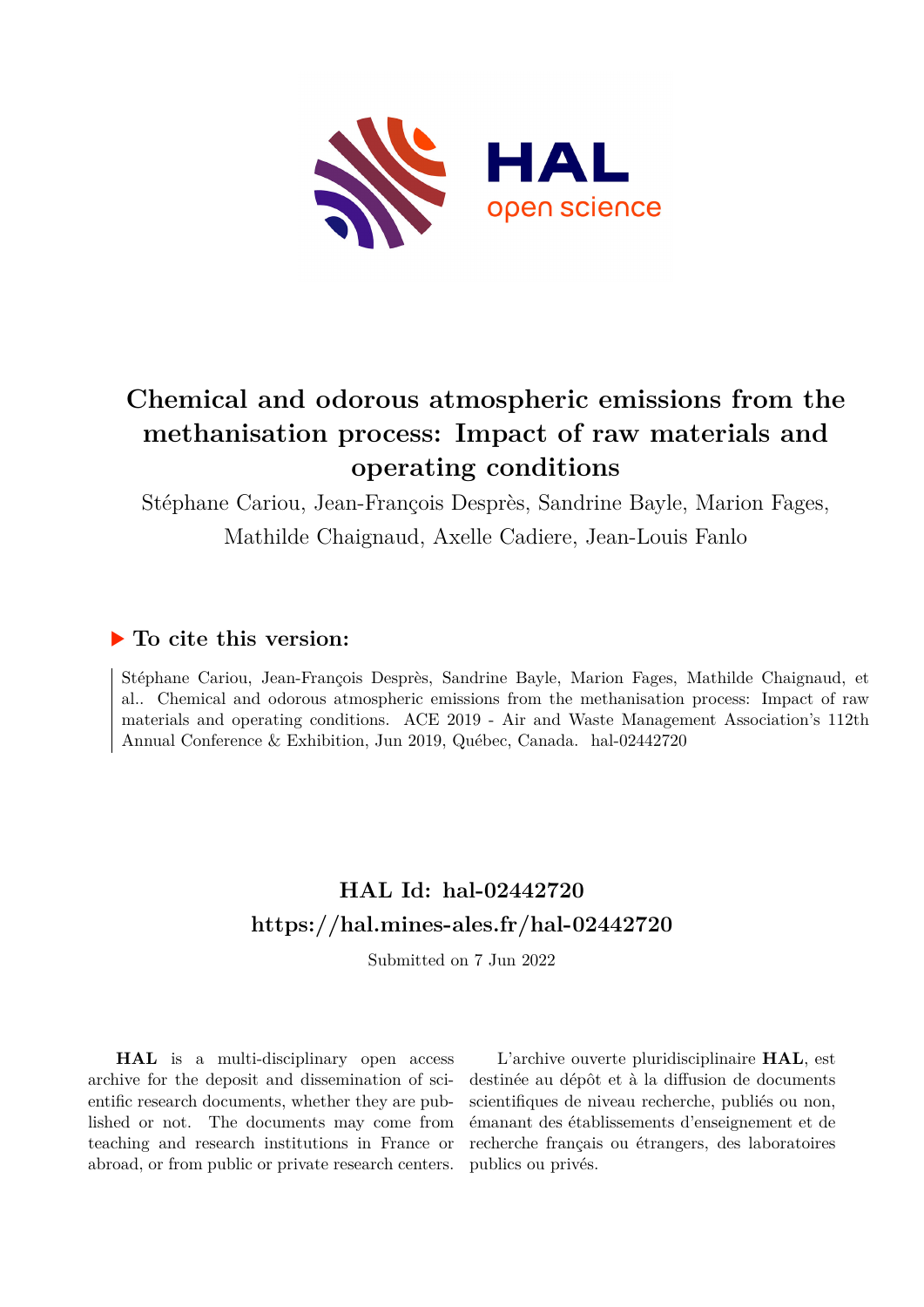# **Chemical and odorous atmospheric emissions from the methanisation process: impact of raw materials and operating conditions**

**Stéphane Cariou, Marion Fages, Sandrine Bayle, Jean-Louis Fanlo** IMT Mines Alès, Laboratoire Génie de l'Environnement Industriel, 6 av. de Clavières, F-30319 Ales Cedex, France **Jean-Francois Despres, Mathilde Chaignaud**  Olentica SAS, 14 boulevard Charles Peguy, 30100 Ales, France **Axelle Cadiere**  Université de Nîmes, CHROME (EA7352), Rue Georges Salan, 30021 Nîmes, France

> A&WMA 112th Annual Conference & Exhibition Quebec City, QC June 25-28, 2019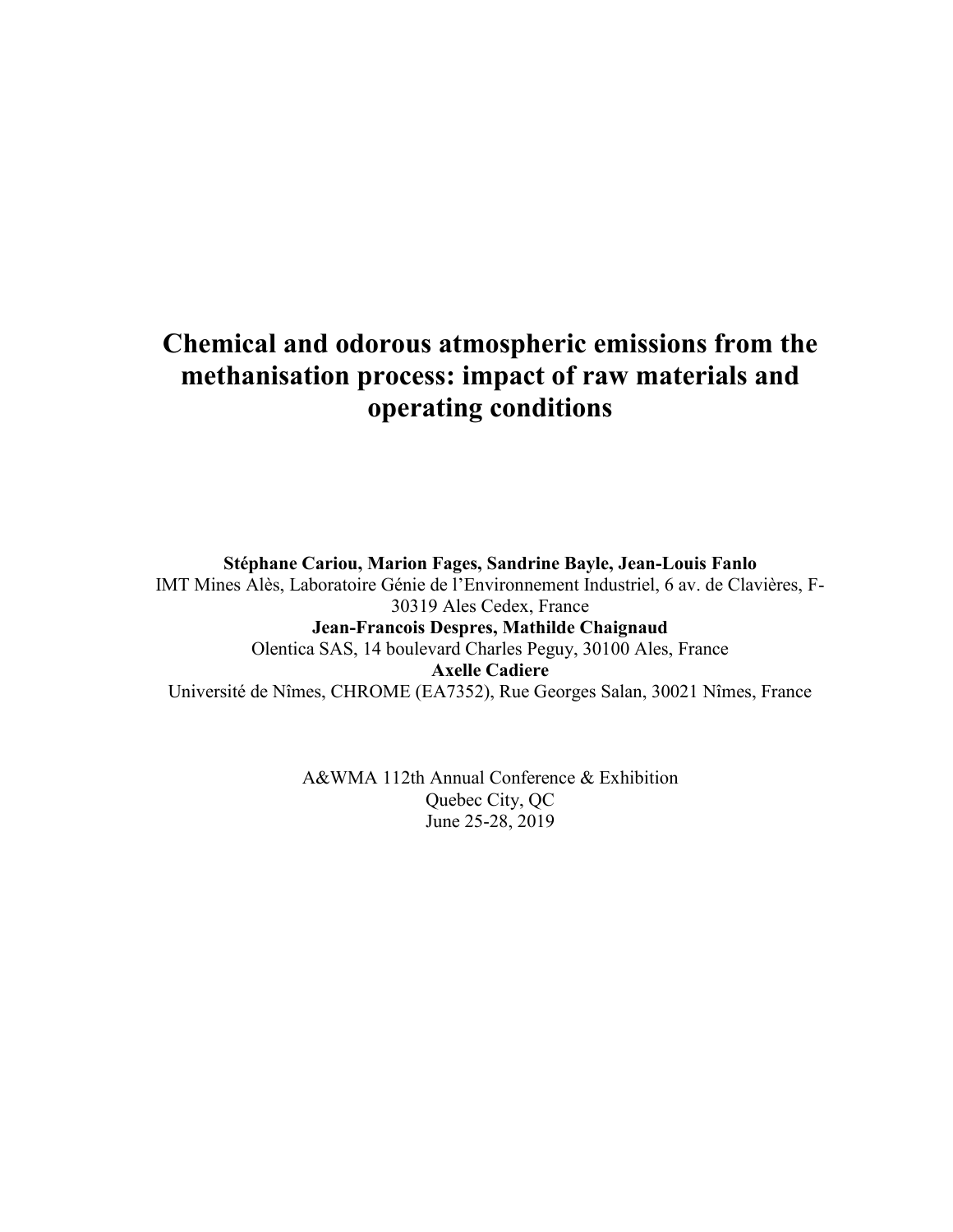# **INTRODUCTION**

Methanisation seems to be a relevant response to the current problems of waste treatment and recovery in France such as fermentable organic waste. The energy recovery of the biogas produced by methanisation is performed either by cogeneration (electricity and heat production) or by direct injection of the purified gas into the natural gas network.

That's why in Europe, the diversification of energy production sources leads to an increase in biogas plants. However, the implementation of a biogas plant may generate many concerns with the neighborhood in term of odor annoyance and health risk. Many studies deal with chemical composition of biogas  $1-6$ . They characterized major compounds (CH<sub>4</sub>, CO<sub>2</sub>, O<sub>2</sub>, N<sub>2</sub> and H<sub>2</sub>O) and trace compounds as several oxygenated and sulfurous molecules contained in the biogas directly but not the emissions of all related activities of handling inputs and digestates.

To evaluate the nuisance potential (with respect to nearby people), the characterization of on-site odors and VOCs emissions is firstly required. The objective of this work is to characterize the emissions of the most significant sources in terms of odors and  $VOCs^{7,8}$ .

## **Plant description**

In this study, chemical and odorous emissions from three biogas units using three different kinds of substrate have been monitored. Table 1 shows the main characteristics by evaluated site type. **Table 1. Characteristics of the investigated sites.** 

| <b>Site</b> | Biogas production $(m^3)$ | Waste                                     |
|-------------|---------------------------|-------------------------------------------|
| Farm        | 691,708                   | Liquid and solid manure                   |
| Territory   | 6,052,000                 | Liquid and solid manure, agri-food wastes |
| <b>WWTP</b> | 1,559,000                 | Wastewater sludge                         |

These three sectors represent about 90% of the digester units currently installed in France. Thus, on the supply chain, the established sampling points are identical for monitoring chemical, biological and odorous emissions.



In this article, we focused on the emissions of some specific activities identified as particularly impacted by punctual actions (mixing, input delivery, etc).

## **Materials and methods**

## *Gas Sampling*

In this study, gas samples were collected in lab-made 40L Nalophan® bags according to the methodology defined in European standard EN 13725. Olfactometric and chemical analyses were conducted on the same sample to minimize time dependency of VOCs emissions.

## *Olfactometric analyses*

Odor concentration are measured according to EN 13725 standard using an ODILE olfactometer (ODOTECH Inc, Canada) and a six panelists jury.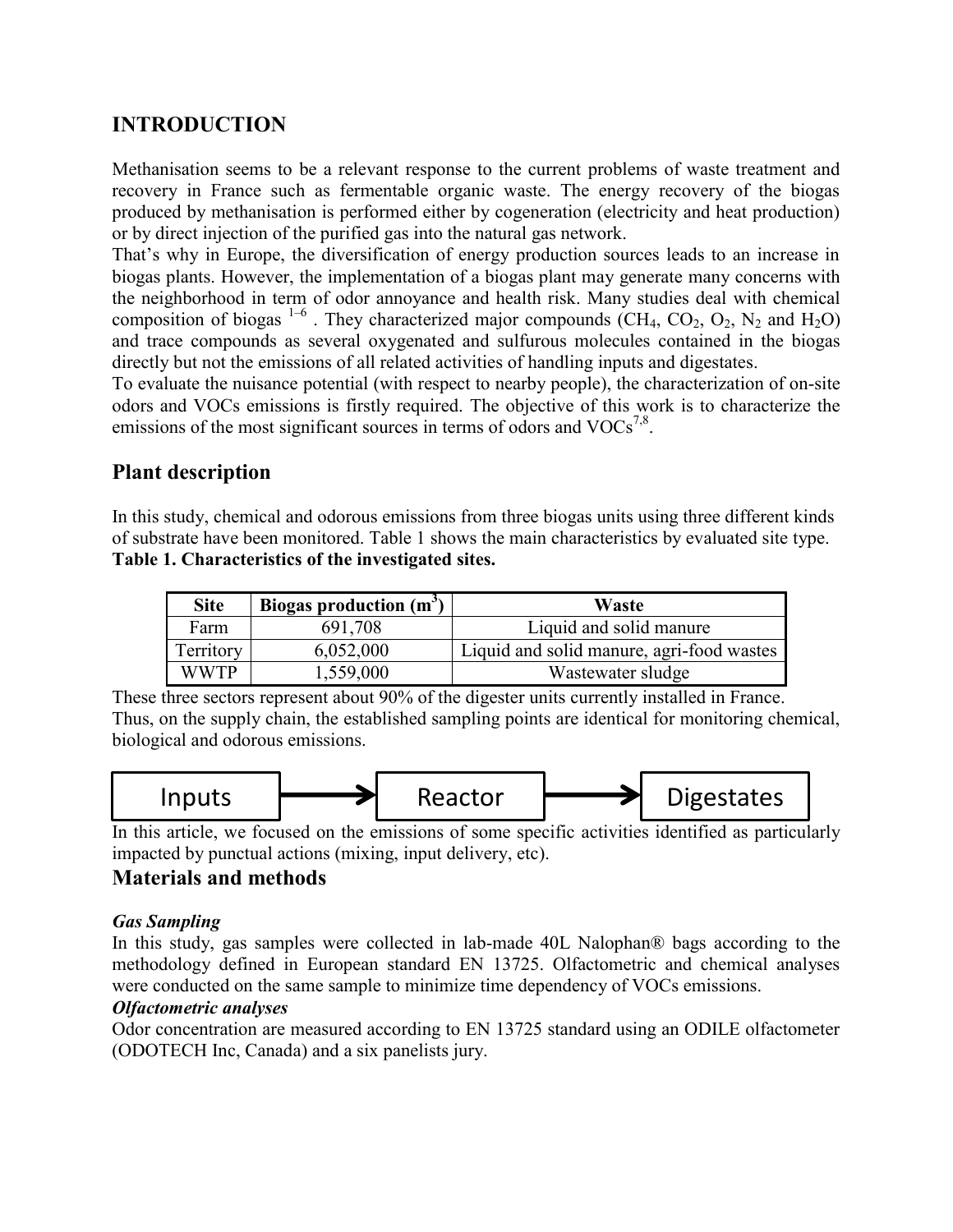#### *VOCs analyses*

Different analyses were conducted on each sample to obtain a more precise characterization of VOCs emissions. Analyses were performed to evaluate the total VOCs concentration using a photoionization detector (ppb RAE, RAE Systems, USA). The concentrations of sulfurous compounds were measured with a GC-FPD (Chromatotec, France). Then, identification and quantification of VOCs were obtained utilizing a TD-GC-MS analysis (Turbomatrix, Perkin Elmer (USA) coupled to a Thermo Scientific GC-MS (USA)).

## **RESULTS**

At each site, measurements were carried out with and without specific actions potentially affecting odor emissions. A brief presentation of the results is presented in the following paragraphs.

#### **Farm**

In the farm, only the mixing of liquid digestate tank generated an increase of odor emissions as shown in table 2.

| <b>Activity</b>                                           | Liquid digestate tank |             |  |
|-----------------------------------------------------------|-----------------------|-------------|--|
|                                                           | Without<br>mixing     | With mixing |  |
| Odor concentration<br>$\rm (OU_F\!/\rm m^3)$              | 2,195                 | 5,656       |  |
| <b>Total VOCs</b><br>concentration (ppb<br>isobutene eq.) | 2,500                 | 1,900       |  |

**Table 2. Characterization of emissions in the liquid digestate tank.** 

The odor concentration was doubled during agitation of the digestate tank while introducing the liquid digestate from the reactor located approximately 2m- above the liquid digestate tank. Nevertheless this increase did not result in a similar increase in the total VOCs concentration. Considering the VOCs identified in both samples, a modification of the composition is noted by the emergence of sulfurous compounds and a decrease in alkane and aromatic compounds. This shift of composition could explain the decrease in total VOCs concentration measured by PID because aromatics have a response factor higher than sulfurous compounds.

## **Territory plant**

In this biogas plant, two activities have been identified as potentially contributions to the emission variations over time: solid manure storage (old or fresh) and the input preparation with or without a recent delivery of agri-food wastes. Results are summarized in table 3.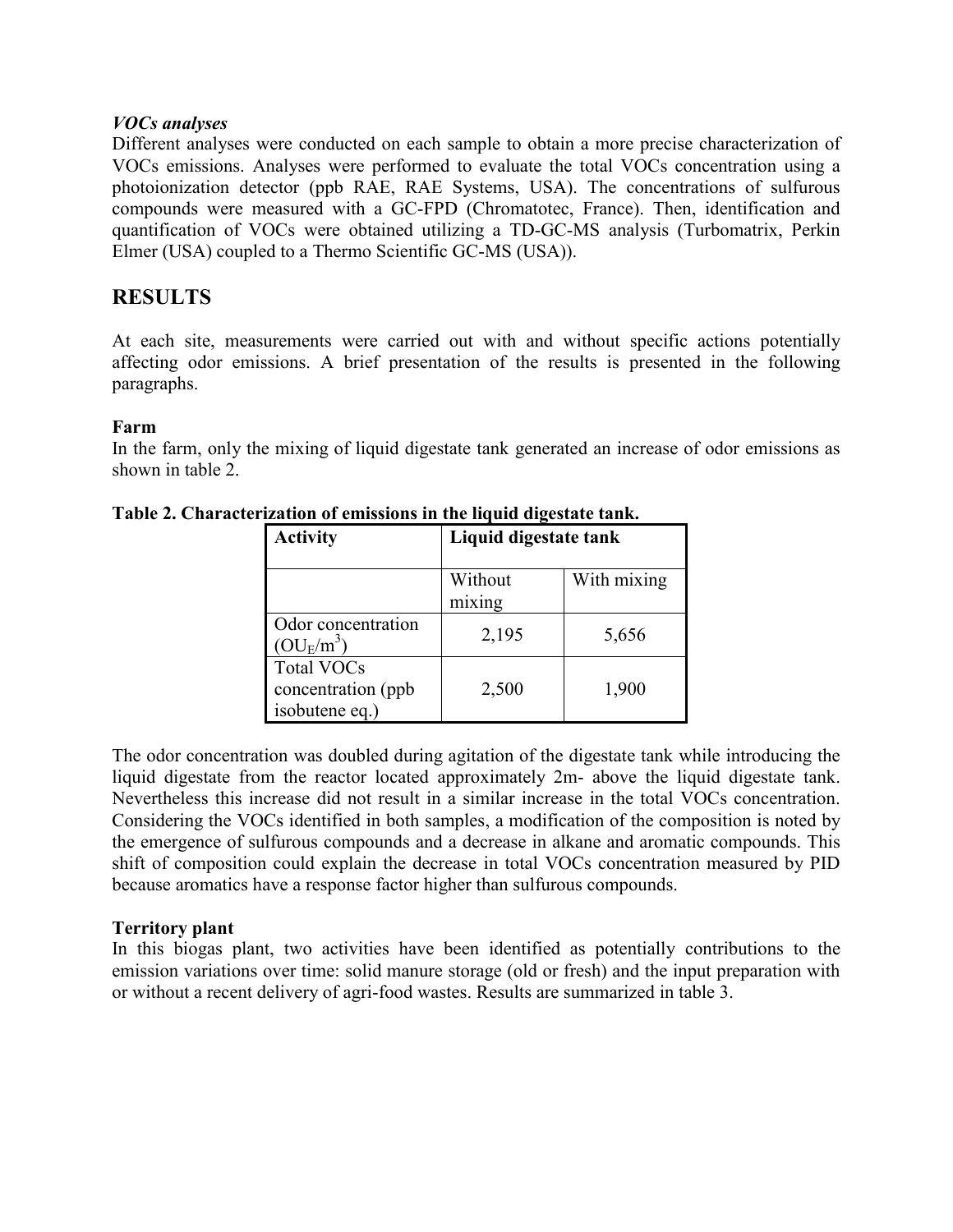| <b>Activity</b>                                            | Solid manure arrival |        | Input preparation          |                         |
|------------------------------------------------------------|----------------------|--------|----------------------------|-------------------------|
|                                                            | Old                  | Fresh  | Without recent<br>delivery | With recent<br>delivery |
| Odor concentration<br>$\rm (OU_F/m^3)$                     | 706                  | 7,741  | 3,706                      | 18,867                  |
| <b>Total VOCs</b><br>concentration (ppb)<br>isobutene eq.) | 8,700                | 23,000 | 640                        | 20,500                  |

**Table 3. Characterization of odorous emissions sources in the territory plant.**

As seen in table 3, a significant increase in odor concentration (ten-fold) was observed when fresh solid manure is delivered to the plant. Total VOCs concentration emitted from fresh solid manure are also higher (factor 2.5) than those measured from old solid manure sample. For the old solid manure sample, we identified a large amount of terpenes  $(15.5 \text{ mg/m}^3)$  toluene equivalent), ketones  $(5.6 \text{ mg/m}^3$  toluene equivalent) and alcohols  $(3 \text{ mg/m}^3)$  toluene equivalent). Arrival of fresh solid manure resulted in a compositional change of emissions, with an increase in ketones to  $8.7 \text{ mg/m}^3$  toluene equivalent and additional detection of sulfurous compound (especially H<sub>2</sub>S (65  $\mu$ g/m<sup>3</sup>) and methanethiol (1,281  $\mu$ g/m<sup>3</sup>). Odors from these sulfurous compounds are commonly recognized as unpleasant with odor detection thresholds of 0.6  $\mu$ g/m<sup>3</sup> and 0.1  $\mu$ g/m<sup>3</sup> respectively<sup>9</sup>.

The same pattern is measured with the delivery of agri-food wastes in preparation tank. Odorous emissions and total VOCs concentrations increased to  $18,867$  UO<sub>E</sub>/m<sup>3</sup> and 20,500 ppb isobutene equivalent respectively. This result appears to be due to alcohol emissions, mainly ethanol  $(104.9 \text{ mg/m}^3 \text{ to}$ luene equivalent) and esters  $(31.5 \text{ mg/m}^3 \text{ to}$ luene equivalent).

## **WWTP**

In the waste water treatment plant, two specific activities generated noted modifications of odorous concentrations (the presence of sludge in the preparation room and the loading of solid digestates in trucks). Table 4 presents a summary of the measured concentrations.

| <b>Activity</b>                                            | Input preparation area |             | Solid digestate disposal |               |
|------------------------------------------------------------|------------------------|-------------|--------------------------|---------------|
|                                                            | Without<br>sludge      | With sludge | No truck loading         | Truck loading |
| Odor concentration<br>$\rm (OU_E/m^3)$                     | 30                     | 1,446       | 174                      | 7,908         |
| <b>Total VOCs</b><br>concentration (ppb)<br>isobutene eq.) | 450                    | 690         | 200                      | 6,000         |

**Table 4. Characterization of odorous emissions sources in the waste water treatment plant.**

In the input preparation area, the arrival of sludge resulted in an increased odor concentration to  $1,446$  OU<sub>E</sub>/m<sup>3</sup> which, in turn, resulted in a rise of total VOCs concentration especially hydrogen sulfide (48  $\mu$ g/m<sup>3</sup>) and methanethiol (118  $\mu$ g/m<sup>3</sup>). Due to the low odor detection threshold of these compounds (0.6  $\mu$ g/m<sup>3</sup> and 0.1  $\mu$ g/m<sup>3</sup> respectively<sup>9</sup>), they play a key role in odor intensity and persistency.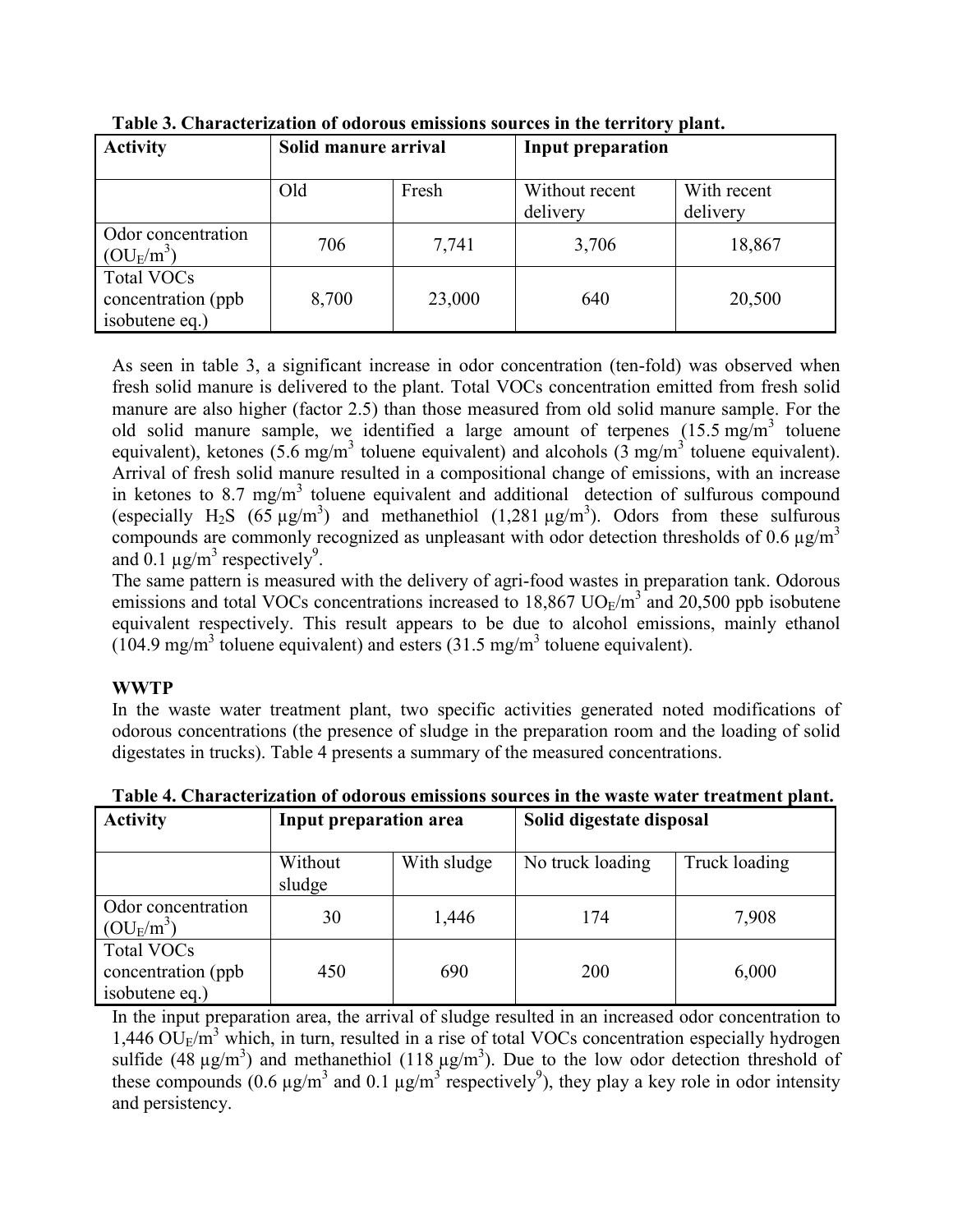Truck loadings with solid digestate lead to an odor concentration of 7,908  $OU_E/m^3$ . This level can be explained by the sulfurous compounds emissions  $(H_2S, 104 \mu g/m^3)$ ; methanethiol 1,747  $\mu$ g/m<sup>3</sup>; dimethylsulfide, 3,307  $\mu$ g/m<sup>3</sup>; dimethyldisulfide, 123  $\mu$ g/m<sup>3</sup>). The odor detection threshold for dimethylsulfide and dimethyldisulfide are evaluated in literature at 7.5 and 8.4  $\mu$ g/m<sup>3</sup>, respectively. The presence of these compounds is a reasonable explanation for the increased odor concentration measured relative to the occurrence of the specific activities on site.

# **SUMMARY**

This study highlights the impact of some potentially important and specific activities (truck loading and unloading, preparation of the inputs) that contribute to the emission of VOCs and, therefore, odor emissions in the environment of biogas generation plant. For an overview of the odorous impact on the environment based on site type, it is, therefore, important to consider all these factors, some of which may result in brief but significant odor annoyance. The ability to control these emissions is very important to gain acceptance of these plants by surrounding neighborhoods.

# **ACKNOWLEDGEMENTS**

This work was supported by the French Agency for Environmental and Energy Management (ADEME; grant agreement 1506C0053)

## **REFERENCES**

- 1. Papadias, D.; Ahmed, S. Biogas Impurities and Cleanup for Fuel Cells. *Argonne National Lab Biogas and Fuel Cells Workshop* **2012**.
- 2. Papurello, D.; Soukoulis, C.; Schuhfried, E.; Cappellin, L.; Gasperi, F.; Silvestri, S.; Santarelli, M.; Biasioli, F. Monitoring of Volatile Compound Emissions during Dry Anaerobic Digestion of the Organic Fraction of Municipal Solid Waste by Proton Transfer Reaction Time-of-Flight Mass Spectrometry. *Bioresource Technology* **2012**, *126*, 254– 265. https://doi.org/10.1016/j.biortech.2012.09.033.
- 3. Kymäläinen, M.; Lähde, K.; Arnold, M.; Kurola, J. M.; Romantschuk, M.; Kautola, H. Biogasification of Biowaste and Sewage Sludge - Measurement of Biogas Quality. *Journal of Environmental Management* **2012**, *95* (SUPPL.), S122–S127. https://doi.org/10.1016/j.jenvman.2011.01.003.
- 4. de Arespacochaga, N.; Valderrama, C.; Mesa, C.; Bouchy, L.; Cortina, J. L. Biogas Deep Clean-up Based on Adsorption Technologies for Solid Oxide Fuel Cell Applications. *Chemical Engineering Journal* **2014**, *255* (2014), 593–603. https://doi.org/10.1016/j.cej.2014.06.072.
- 5. Peu, P.; Picard, S.; Diara, A.; Girault, R.; Béline, F.; Bridoux, G.; Dabert, P. Prediction of Hydrogen Sulphide Production during Anaerobic Digestion of Organic Substrates. *Bioresource Technology* **2012**, *121*, 419–424. https://doi.org/10.1016/j.biortech.2012.06.112.
- 6. Rasi, S.; Veijanen, A.; Rintala, J. Trace Compounds of Biogas from Different Biogas Production Plants. *Energy* **2007**, *32* (8), 1375–1380. https://doi.org/10.1016/j.energy.2006.10.018.